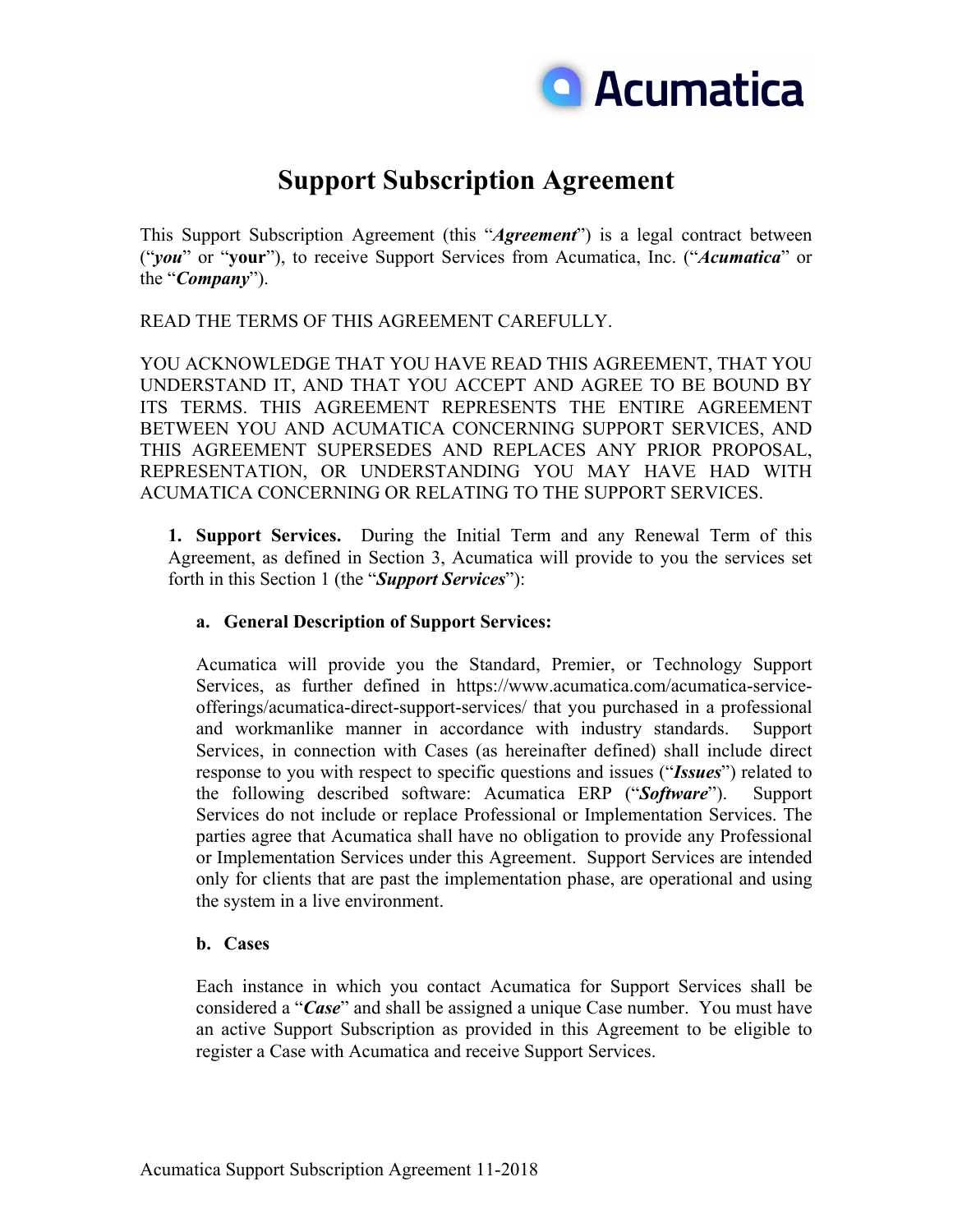

### **c. Issue Response**

Acumatica shall use its reasonable commercial efforts to respond to Cases reported by you. The terms and conditions of Acumatica's Service Level Commitment for responding to reported Issues are published on the Acumatica Support Portal under "Support and SLA policy". Notwithstanding anything herein to the contrary, Acumatica makes no guarantee that: (i) all Issues will be resolved, (ii) that any version of the Software will be error free, or (iii) it will correct or attempt to correct all Issues. The decision whether to correct any particular Issue shall be made in Acumatica's sole discretion. The Software is designed to work with certain third party software and in cases where Acumatica has isolated an Issue as being caused by a certain third party product, Acumatica may require that you work with the support personnel of such third party software vendor. In the resolution of certain Cases, you may be required to: (i) provide Acumatica a listing of output and other data, including databases and backup systems, that Acumatica may need in order to reproduce operating conditions similar to those present when the Issue occurred: (ii) assist by eliminating any hardware, operating system software, and application software deficiencies or conflicts; (iii) provide any requested diagnostic information to allow Acumatica to further diagnose the Issue; and (iv) implement recommended corrective or workaround procedure(s).

# **d. Methods of Assistance**

You will have access to Support Services by and through the Acumatica Support Portal website and web chat. Support Services are available during Acumatica's published support hours. After hours support is NOT included in the Standard Support Subscription. The terms for after-hours support can be found on the Acumatica Portal.

#### **e. Supported Versions**

Acumatica provides Support Services for all supported versions of the Software as set forth in the Product Support Lifecycle Policy published on the Acumatica Support Portal. Retired versions are not supported under this Agreement.

# **f. Service Limitations**

Acumatica promotes mutually respectful dialog between our employees and our clients. Repeated verbal abuse of Acumatica employees and contractors may be deemed as cause to immediately terminate this Agreement and deny you any future Support Services.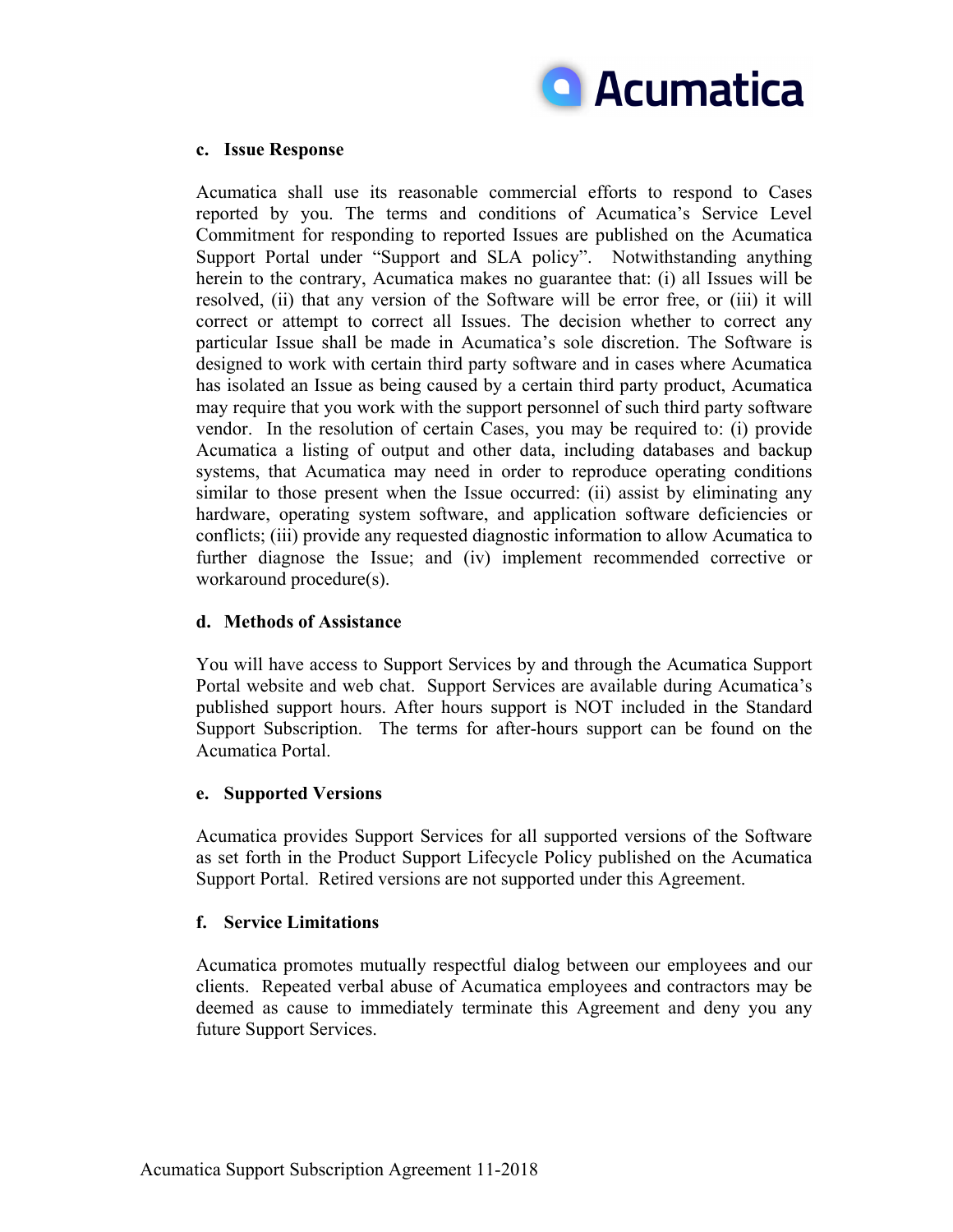

# **g. Online Resources; Disclaimer**

Your access to Support Services under this Agreement shall also include access to Acumatica's support knowledgebase, online documentation, and the product suggestion system. ACUMATICA EXPRESSLY DISCLAIMS ALL WARRANTIES REGARDING INFORMATION IN THE ACUMATICA KNOWLEDGEBASE AND SUPPORT FORUMS, INCLUDING ANY IMPLIED WARRANTIES OF MERCHANTABILITY OR FITNESS FOR A PARTICULAR PURPOSE.

# **h. Client Support Contacts**

You will designate authorized support contact(s) for Support Services (the "*Support Contact*") who is trained and knowledgeable in the use of the Software and to whom all Support Services shall be delivered. One (1) authorized Support Contract is included with Standard Support. Three (3) authorized Support Contacts are included with Premier and Technology Support. You may change the identity of the Support Contact from time to time on the Acumatica Support Portal.

## **i. Remote Support - Premier Support and Technology Support Only**

In certain cases, where you have subscribed to Premier Support or Technology Support and Acumatica is unable to diagnose or resolve a Case reported by you, Acumatica may request access to your server or computer(s) experiencing issues in order to continue providing Support Services. In order to provide such support services, you will need to have Remote Desktop ("RDP") capabilities on the systems that need to be accessed. In such cases, you authorize Acumatica to remotely access your systems and data solely for the purpose of providing Support Services with respect to the Case and you agree to backup all of your data prior to providing Acumatica access to your applicable computer(s).

# **j. Technology Support Only**

Technology Support Services provide performance troubleshooting so that, with the right hardware and configuration, you can get maximum throughput as designated by their Acumatica licensed resource level. Additionally, support and guidance is included to assist you with performance challenges related to initial large data imports to minimize the time required to get the data processed.

# **k. Developer, Testing and Non-Production Acumatica Licenses Technology Support Only**

If you have subscribed to Technology Support, then you will be granted, subject to the terms of Acumatica's end-user license agreement, one (1) Acumatica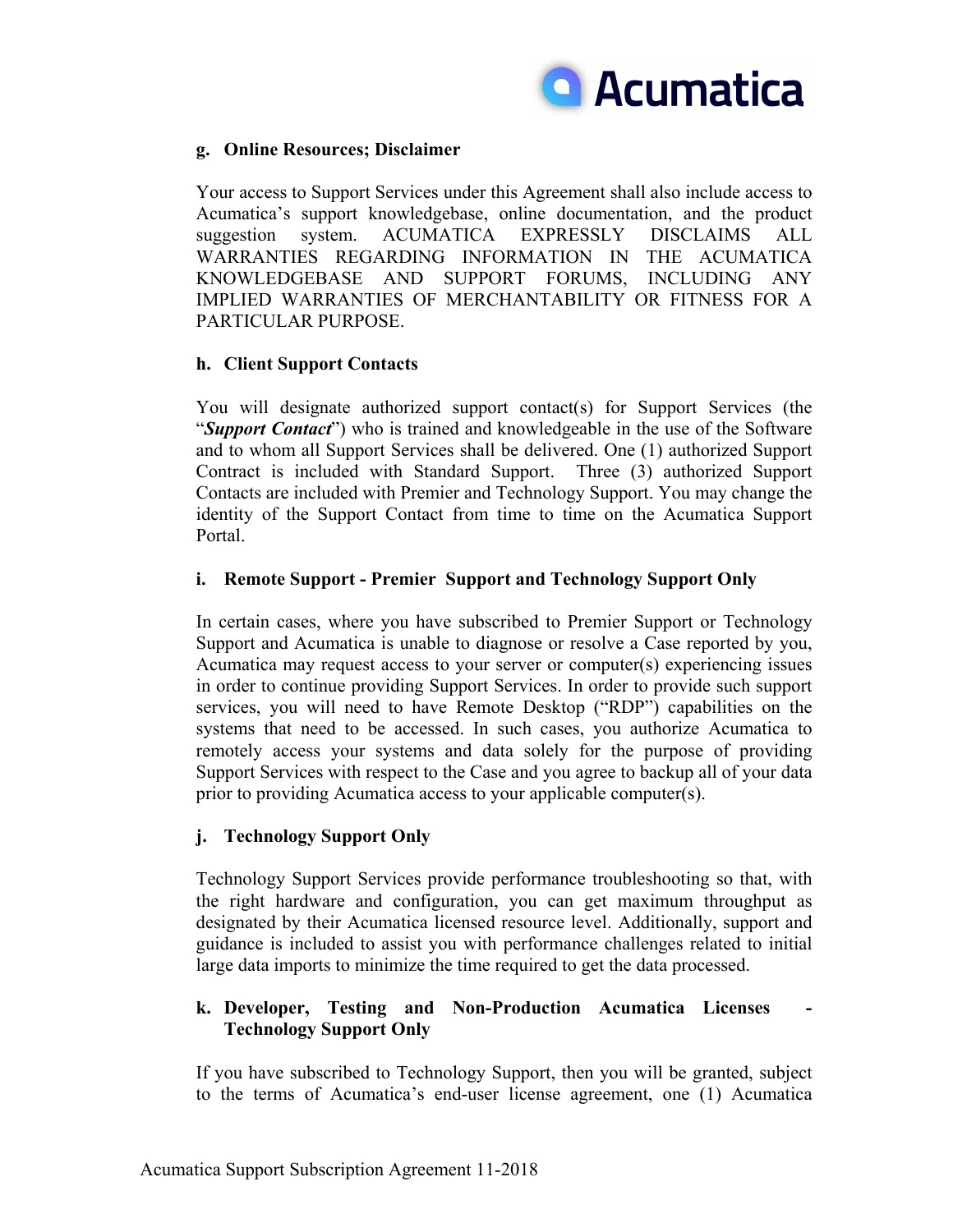

Subscription-On-Premise license for purposes of development, testing, and nonproduction use. This license may have no more than 20 named users.

# **l. Developer Support – Premier and Technology Support Only**

If you have subscribed to Premier Support or Technology Support, then Acumatica will provide an unlimited number of developer support cases ("*Developer Support*"). This includes review of code samples you submit to Acumatica for review.

# **2. Disclaimers; Limitation of Liability.**

# **a. Disclaimer.**

EXCEPT AS EXPRESSLY PROVIDED IN SECTIONS 1a. AND 1d., ACUMATICA DISCLAIMS ANY AND ALL WARRANTIES, WHETHER EXPRESS OR IMPLIED, INCLUDING WITHOUT LIMITATION, ANY IMPLIED WARRANTIES OF MERCHANTABILITY OR FITNESS FOR A PARTICULAR PURPOSE.

# **b. Limitation of Liability.**

1. **Limitation on Consequential Damages**. **IN NO EVENT SHALL ACUMATICA BE LIABLE FOR CONSEQUENTIAL, INCIDENTAL, SPECIAL, INDIRECT, OR PUNITIVE DAMAGES (INCLUDING, WITHOUT LIMITATION, LOST PROFITS, BUSINESS INTERRUPTION, OR LOSS OF INFORMATION), REGARDLESS OF WHETHER SUCH DAMAGES ARE BASED ON BREACH OF CONTRACT, TORT (INCLUDING, WITHOUT LIMITATION, NEGLIGENCE), STRICT LIABILITY, BREACH OF WARRANTY, FAILURE OF ESSENTIAL PURPOSE OR OTHERWISE, OR WHETHER IT HAS BEEN ADVISED OF THE POSSIBILITY OF SUCH DAMAGES**

2. **Limitation on Cumulative Liability**. ACUMATICA'S CUMULATIVE LIABILITY TO YOU OR ANY PARTY RELATED TO YOU FOR ANY LOSS OR DAMAGES RESULTING FROM ANY CLAIMS, DEMANDS, OR ACTIONS ARISING OUT OF OR RELATING TO THIS AGREEMENT SHALL BE LIMITED TO THE AMOUNT OF FEES PAID TO ACUMATICA BY YOU UNDER THIS AGREEMENT FOR THE PAST 12 MONTHS. THIS LIMITATION APPLIES TO ALL CAUSES OF ACTION OR CLAIMS IN THE AGGREGATE, INCLUDING, WITHOUT LIMITATION, BREACH OF CONTRACT, BREACH OF WARRANTY, NEGLIGENCE, STRICT LIABILITY, MISREPRESENTATION, AND OTHER TORTS.

# **3. Term; Termination.**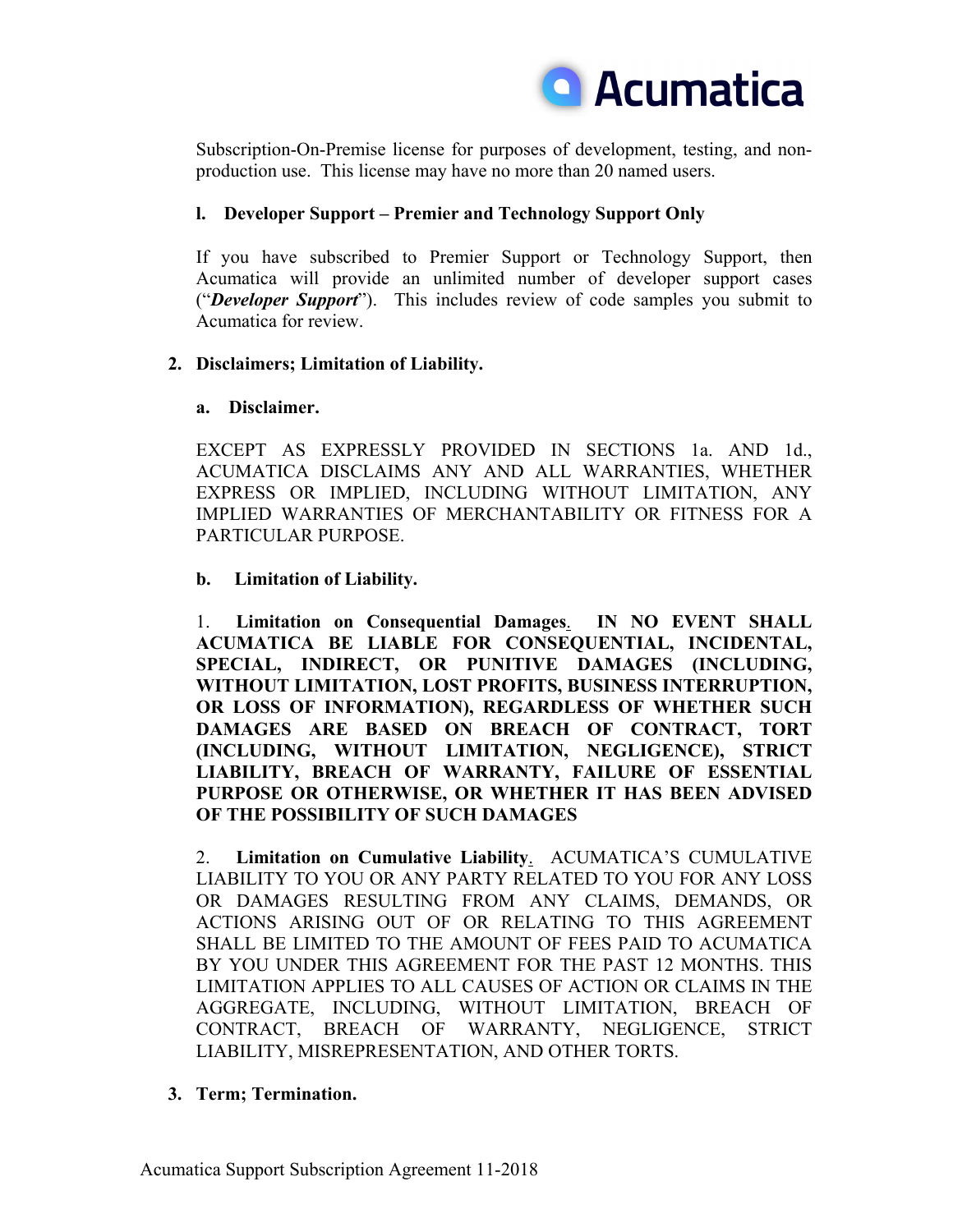

## a. **Term**.

The initial term of this Agreement commences as provided in the Acumatica Order Form you signed when you purchased the Support Services from your Authorized Acumatica Reseller or Acumatica (the "*Acumatica Order Form*"). The length of the initial term of this Agreement for the Support Services (the "*Initial Term*") is set forth in your Acumatica Order Form. Unless you renew this Agreement for an additional term (each a "Renewal Term"), this Agreement will expire at the end of the Initial Term or any Renewal Term. It is your responsibility to contact your Authorized Acumatica Reseller or Acumatica regarding any potential expiration that you deem inappropriate. Acumatica is not liable for any damages or costs incurred in connection with expiration of the Support Services.

## b. **Termination**

In addition to expiration of this Agreement as described in Section 3.a, this Agreement may be terminated by either party if the other party commits a material breach or default of any obligation described in this Agreement, including your failure to pay invoices issued pursuant to this Agreement, which is not cured within 30 days following written notice of the breach or default.

### **4. Fees and Billings.**

# **a. Charges for Services:**

The fee for the Initial Term and any Renewal Terms shall be governed by Acumatica's standard published price list and amount invoiced to you by your Authorized Acumatica Reseller or Acumatica.

# **b. Out-of-Pocket Expenses:**

You will also pay your Authorized Acumatica Reseller or Acumatica all reasonable out-of-pocket expenses (including without limitation, travel expenses), if any, incurred by Acumatica in the course of providing Support Services to you. Acumatica will obtain prior approve from you for expenditures greater than \$250.

#### **c. Payment**.

Your Authorized Acumatica Reseller, or Acumatica, will invoice you for fees as set forth in Section 3a upon the commencement of the Initial Term and each Renewal Term. All invoices are due upon receipt. You shall be responsible for all taxes (including sales taxes) imposed as a result of the Support Services, excluding only taxes based on the net income of Your Authorized Acumatica Reseller, or Acumatica. Any amount not paid within thirty (30) days of the date of each invoice shall be subject to an interest charge equal to the lesser of 1.5%